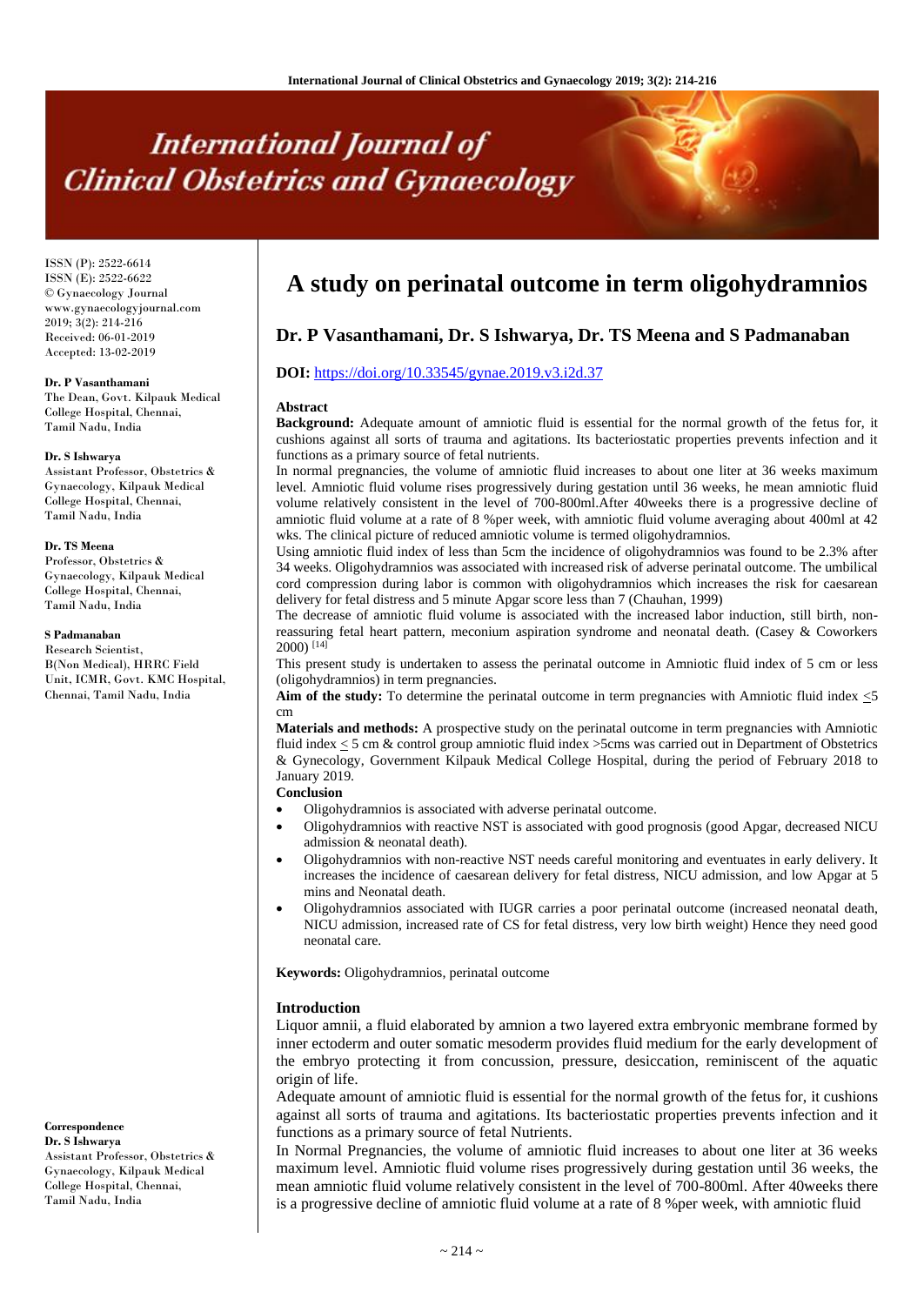volume averaging about 400ml at 42 wks. The clinical picture of reduced amniotic volume is termed oligohydramnios.

Using amniotic fluid index of less than 5cm the incidence of oligohydramnios was found to be 2.3% after 34 weeks. Oligohydramnios was associated with increased risk of adverse perinatal outcome. The umbilical cord compression during labor is common with oligohydramnios which increases the risk for caesarean delivery for fetal distress and 5 minute Apgar score less than 7 (Chauhan,1999)

The decrease of amniotic fluid volume is associated with the increased labor induction, still birth, non-reassuring fetal heart pattern, meconium aspiration syndrome and neonatal death. (Casey & Coworkers, 2000)<sup>[14]</sup>

This present study is undertaken to assess the perinatal outcome in Amniotic fluid index of 5 cm or less (oligohydramnios) in term pregnancies.

# **Aim of the study**

To determine the perinatal outcome in term pregnancies with Amniotic fluid index <5 cm.

# **Materials and methods**

A prospective study on the perinatal outcome in term pregnancies with Amniotic fluid index  $\leq$  5 cm & control group amniotic fluid index >5cms was carried out in Department of Obstetrics & Gynecology, Government Kilpauk Medical College Hospital, during the period of February 2018 to January 2019.

# **Inclusion criteria**

Pregnant women with gestational age more than 37 weeks and Amniotic fluid index 5 cm or less.

# **Exclusion criteria**

1. Patients with amniotic membrane rupture or draining P/V.

2. Patients with fetus having congenital anomalies like renal agencies, polycystic kidneys.

- 3. Patients with multiple gestation.
- 4. Patients less than 37 weeks.

#### **Sample size**

About 100 cases in  $AFI \leq 5cms$  (Study Group)

And 100 Cases in Control Group (AFI > 5cms)

History regarding age, parity, duration of gestation menstrual history, obstetric history and history of any complications in present pregnancy were noted.

# **Observation**

The present study is under taken to study the outcome of term pregnancy with amniotic fluid index 5 cm or less (study group) and control group >5 cm Total numbers of patient

**Table 1:** Age distributions of patients

|              |            | AFI < 5cm |     | Control group |  |  |
|--------------|------------|-----------|-----|---------------|--|--|
| AGE          | No         | %         | No  | $\%$          |  |  |
| $<$ 20yrs    |            | 10        |     |               |  |  |
| 20 - 30yrs   |            |           |     | 89            |  |  |
| $>$ 30yrs    |            |           |     |               |  |  |
| Total        | 100        | 100       | 100 | 100           |  |  |
| $X2 = 2.519$ | $P=0.2837$ |           |     |               |  |  |

It can be found from the above table that Majority of cases are in the age group of 20 to 30 Yrs.

**Table 2:** Mode of delivery

| AFI |               | 5cm            | Control group |
|-----|---------------|----------------|---------------|
| No  | $\frac{0}{0}$ | N <sub>0</sub> | $\frac{0}{0}$ |
| 35  | 35            | 65             | 65            |
| 50  | 50            | 25             | 25            |
| 65  | 65            | 35             | 35            |
| 15  | 15            | 10             |               |
| 100 | 100           | 100            | 100           |
|     | 0.0000000     |                |               |

 $X2 = 18$  P = 0.00002209

In AFI  $\leq$  5cm, 35% had vaginal delivery and 65% had LSCS. 15% were repeat CS. In control group, 65% had vaginal delivery and 35% had LSCS. 10% were repeat CS.

**Table 3:** Color of liquor

| Liquor colour      | $AFI \leq 5cm$ |               | Control group | Total         |     |
|--------------------|----------------|---------------|---------------|---------------|-----|
|                    | N <sub>0</sub> | $\frac{6}{9}$ | No            | $\frac{0}{0}$ |     |
| Clear              | 54             | 54            | 75            | 75            | 129 |
| Thin               | 20             | 20            |               | 18            | 38  |
| Thick              | 26             | 26            |               |               | 33  |
| $V_2 = 14.46$<br>D | $= 0.0007222$  |               |               |               |     |

 $X2 = 14.46$   $P = 0.0007233$ 

26% of patients, in  $AFI \le 5$  had thick meconium and only 7% of patients in control group had thick meconium. The difference was found to be significant.  $(P = 0.0007233)$ .

**Table 4:** Birth weight

| AFI < 5cm |               | Control group |               |  |
|-----------|---------------|---------------|---------------|--|
| No        | $\frac{0}{0}$ | No            | $\frac{0}{0}$ |  |
| 18        | 18            | 23            | 23            |  |
| 48        |               | 55            | 55            |  |
| 16        | 16            |               |               |  |
| 18        |               |               |               |  |
|           |               |               |               |  |

 $X2 = 8.464$   $P = 0.03734$ 

About 18% of babies in AFI≤5cm are below 2kg only 5% of babies in control group are below 2kg. The difference was found to be significant.

**Table 5:** Apgar score

| Apgar @      | <b>AFI</b> 5cm or Less |  | <b>Control Group</b> |  |  |
|--------------|------------------------|--|----------------------|--|--|
| 5 Minutes    | No                     |  | No                   |  |  |
|              |                        |  |                      |  |  |
|              |                        |  |                      |  |  |
|              | 86                     |  |                      |  |  |
| $X2 = 10.01$ | $P = 0.006693$         |  |                      |  |  |

In study group 11% had apgar less than 7@ 5 minutes and in control group 2% had apgar less than 7@5 minutes. The difference was found to be significant. $(P=0.006693)$ 

**Table 6:** Neonatal outcome

| <b>NST</b>                  | AFI < 5cm |      | Control group |    |
|-----------------------------|-----------|------|---------------|----|
|                             | No        | $\%$ | No            | %  |
| <b>REACTIVE</b>             | 67        |      | 84            | 84 |
| Neonatal                    |           |      |               |    |
| Death                       |           |      |               |    |
| <b>NON-REACTIVE</b>         | 33        | 33   | 16            |    |
| Neonatal death              | 14        | 14   |               |    |
| <b>Total Neonatal death</b> |           |      |               |    |

In AFI≤5cm about 67% of patients had reactive NST and 33% had nonreactive NST.